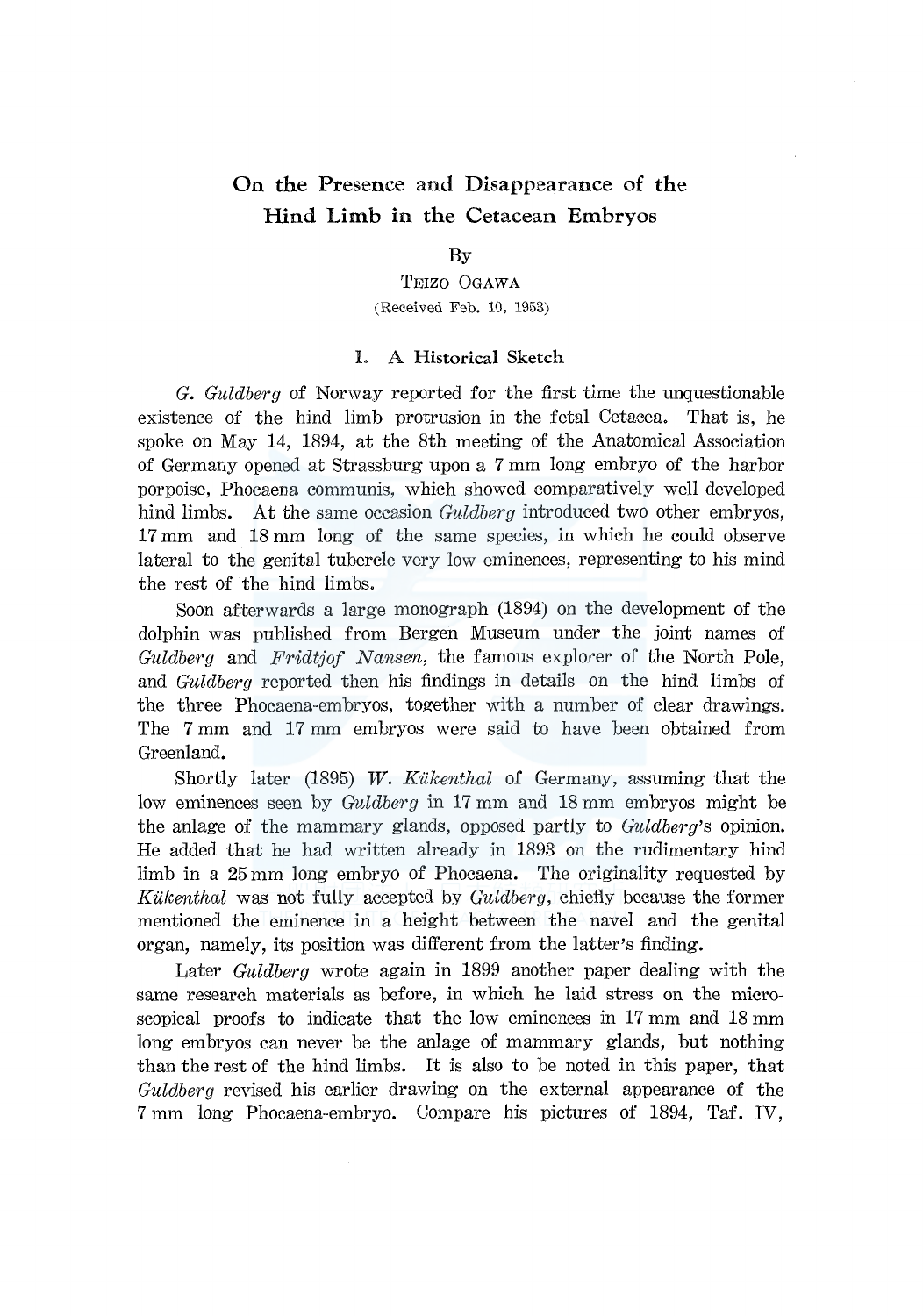128 T. OGAWA

Fig. 12 and of 1899, Taf. XX, Fig. 1.

The present author deems, the very interesting discussions between these two European authorities came to the end in 1899 with the victory of the Norwegian cetologist. Afterwards Kukenthal himself made in 1914 a great contribution to this problem, as he found in three embryos  $(32 \text{ mm}, 28 \text{ mm}, 30 \text{ mm}$  "direkte Körperlänge") of Megaptera the existence of rudimentary hind limbs, that is, for the first time as to the



( b)

Fig. 1. Fourteen millimeter embryo of Prodelphinus caeruleoalbus. (a) left side, (b) right side.

baleen whales. The 32 mm embryo, which with relatively less marked curvature of the bodyaxis was estimated as the youngest of the three, showed on both sides of the genital tubercle the hind limb elevation, 1.2 mm in height and 0.9 mm wide at the base. It was conical but rounded at the tip, papilla-like, and flat laterally, and caudally directed. Also in two other embryos, 28 mm and 30 mm, the rest of the hind limb was recognized, though less remarkably. In the same paper Kükenthal added his observation on the hind limb of a 11 mm long embryo of Phocaenoides dalli  $(True)$ .

### II. Personal Observations

Recently I could affirm in a 14 mm long embryo of Prodelphinus caeruleoalbus (Meyen) collected at Arari on the western coast of Izu Peninsula, the presence of the hind limb, as shown in the accompanying photographs (Fig. 1 a, b). The body-axis of the embryo is strongly bent, so the length (14 mm) was measured straight from the nucha to the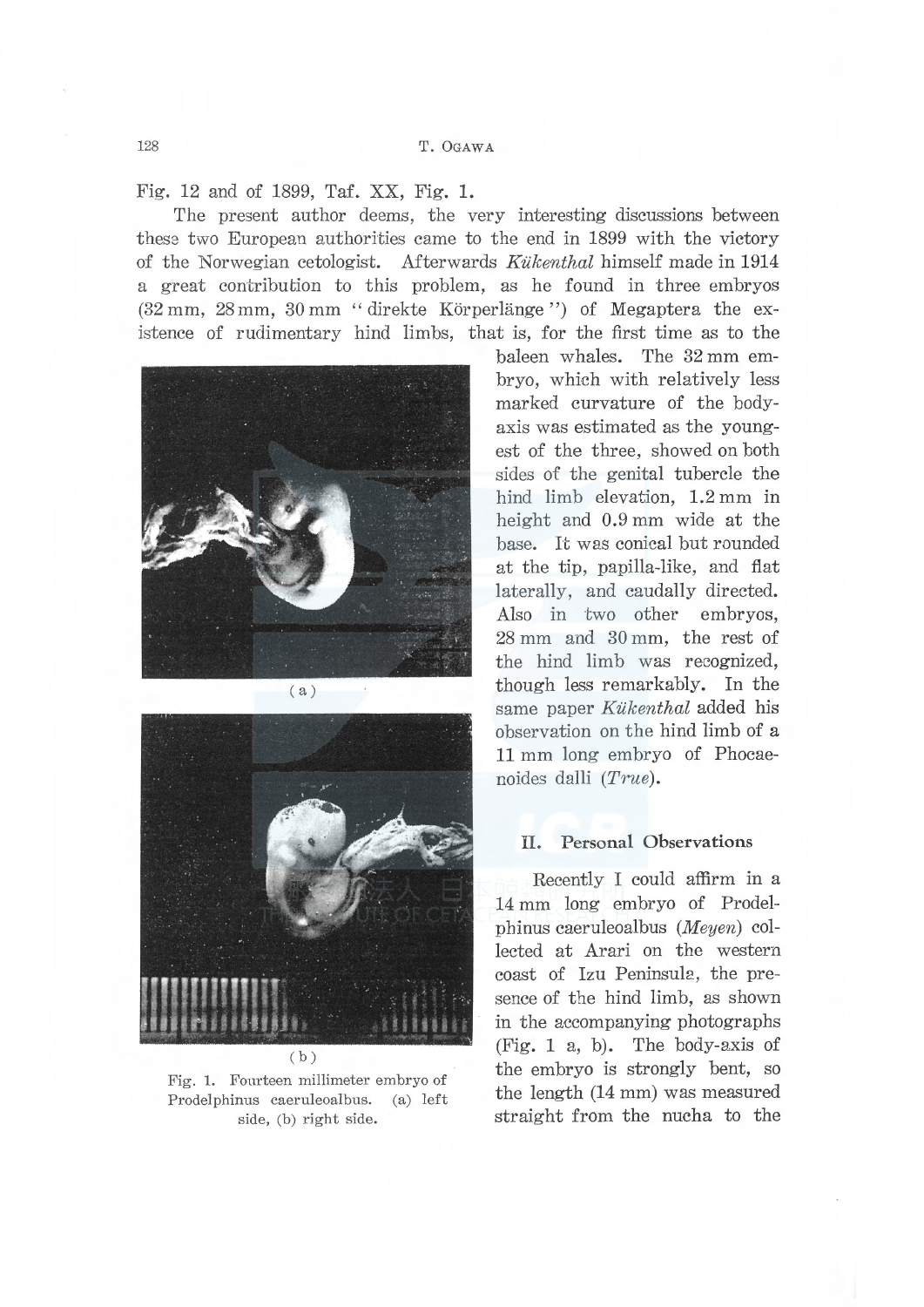On the Presence and Disappearance of the Hind Limb in the Cetacean Embryos 129

caudal flexure. This way of measurement is appropriate so as not to spoil the delicate material after fixation in formalin, and besides to compare with  $Guldberg$ 's figures, as this author measured also the "Nacken-steisslänge".

The form of the hind limb protrusion observed by me in this Prodelphinus-embryo is considerably different from Guldberg's description. In my case it is more conical and pointed, the apex being directed caudally and laterad. Though the  $Guldberg$ 's pictures of the 7 mm long embryo are different as mentioned above between 1894 and 1899, one should take



 $(b)$  (c)

Fig. 2. Twenty millimeter embryo of Megaptera nodosa. (a) left side, (b) right side, (c) from right dorsal, the protrusion of the hind limb well noticable.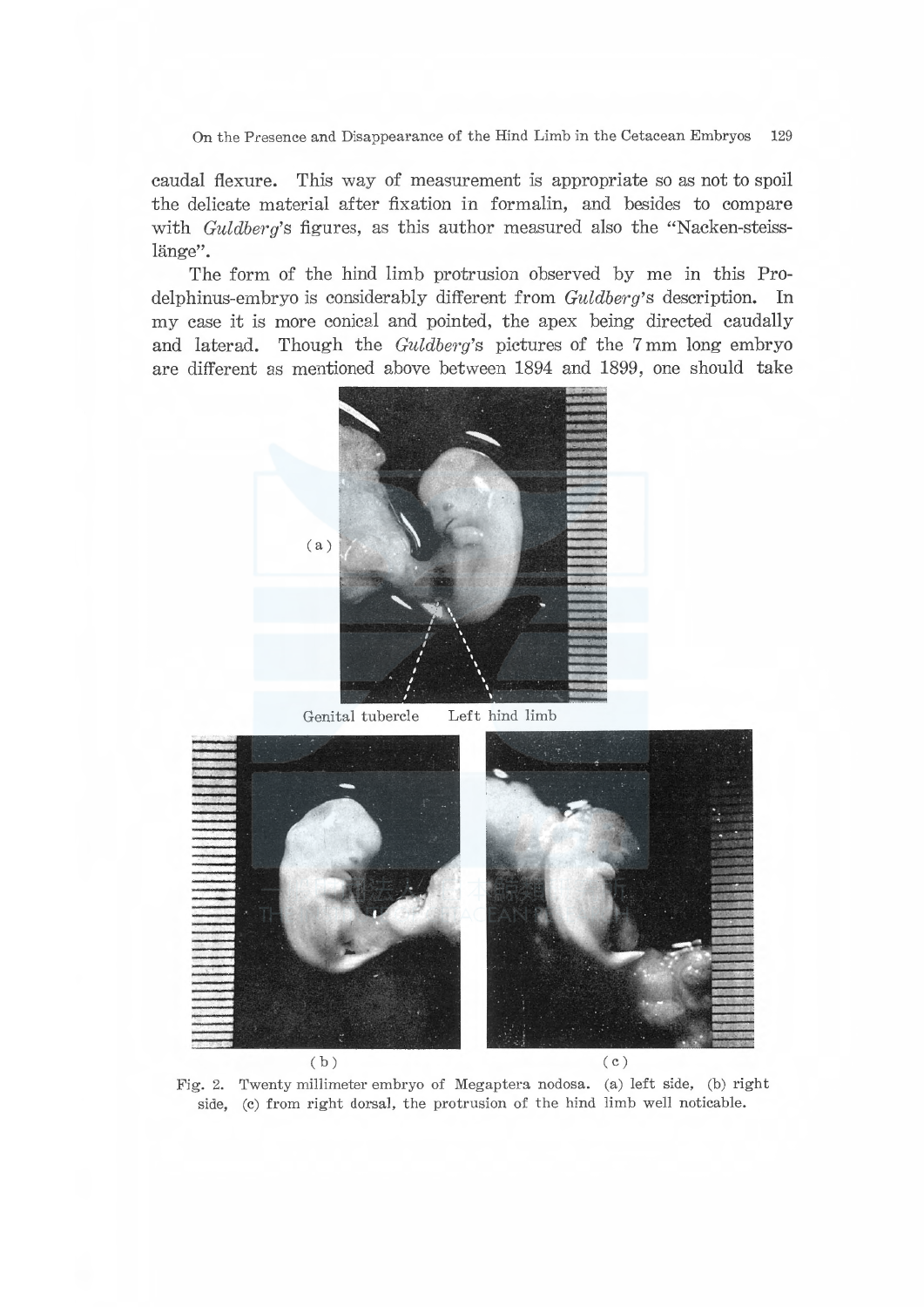naturally the later published picture for more accurate. Anyway, in his specimen the limb in question must have been more rounded and relatively fan-like.

The difference of the form between *Guldberg's* and mine is probably due to the ontogenetic stage of the embryos. It is very conceivable that in my specimen the retrogression of the hind limb has proceeded further. The difference according to the species of animals seems to be less plausible.

In two other more developed embryos of Prodelphinus caeruleoalbus collected recently by Dr. *M. Nishiwaki* at Arari, which are respectively 20 mm and 24 mm in body-length, I could recognize rudiments of the hind limb as a very low eminence on each side, exactly at the place, where *Guldberg* saw the rudimentary hind limb in the 17 mm and 18 mm embryos of Phocaena. But in my cases it appeared to the naked eye as a single eminence, though *Guldberg* found "on each side two small tubercles, which are connected at their origin". The body-length of these fetuses (20 mm and 24 mm) was measured not from the nucha, but from the head to the tail flexure, as the head is more erected and the neck flexure is less marked than in the 14 mm embryo. *Guldberg* also calculated the length of 17 mm and 18 mm from the head to the tail.

As the next, I wish to mention another finding of the hind limbs in a 20 mm long embryo of the Humpback, Megaptera nodosa. This embryo has been preserved for several years in formalin in the Whales Research Institute, Tsukishima, Tokyo, and its state of preservation is very good. On opening the fetal membranes the existence of the hind limb elevation is clearly visible (Fig. 2 a, b, c), though not so marked as in the  $14 \text{ mm}$ long Prodelphinus. To compare with *Kiikenthal's* description on the fetuses of Megaptera, the hind limb elevation in my case is a little lower in height but broader at the base. Fig. 9, Taf. 1 of his paper, showing a 28 mm long embryo, seems to resemble my own observation in a high grade, as to the hind limb.

# III. Relation with the Caudal Flukes

My attention was further given to the chronological relation between the disappearance of the hind limb and the formation of the caudal flukes. For this purpose I examined several other fetuses of Prodelphinus, a little larger than the above mentioned, and reached the opinion that a certain synchronism exists between these two phenomena. In the 14 mm long embryo, which has the easily observable hind limb, no lateral widening of the flukes can be recognized, the tail tapering quite gradually to the tail-end (Fig. 3 a). Keeping pace with becoming smaller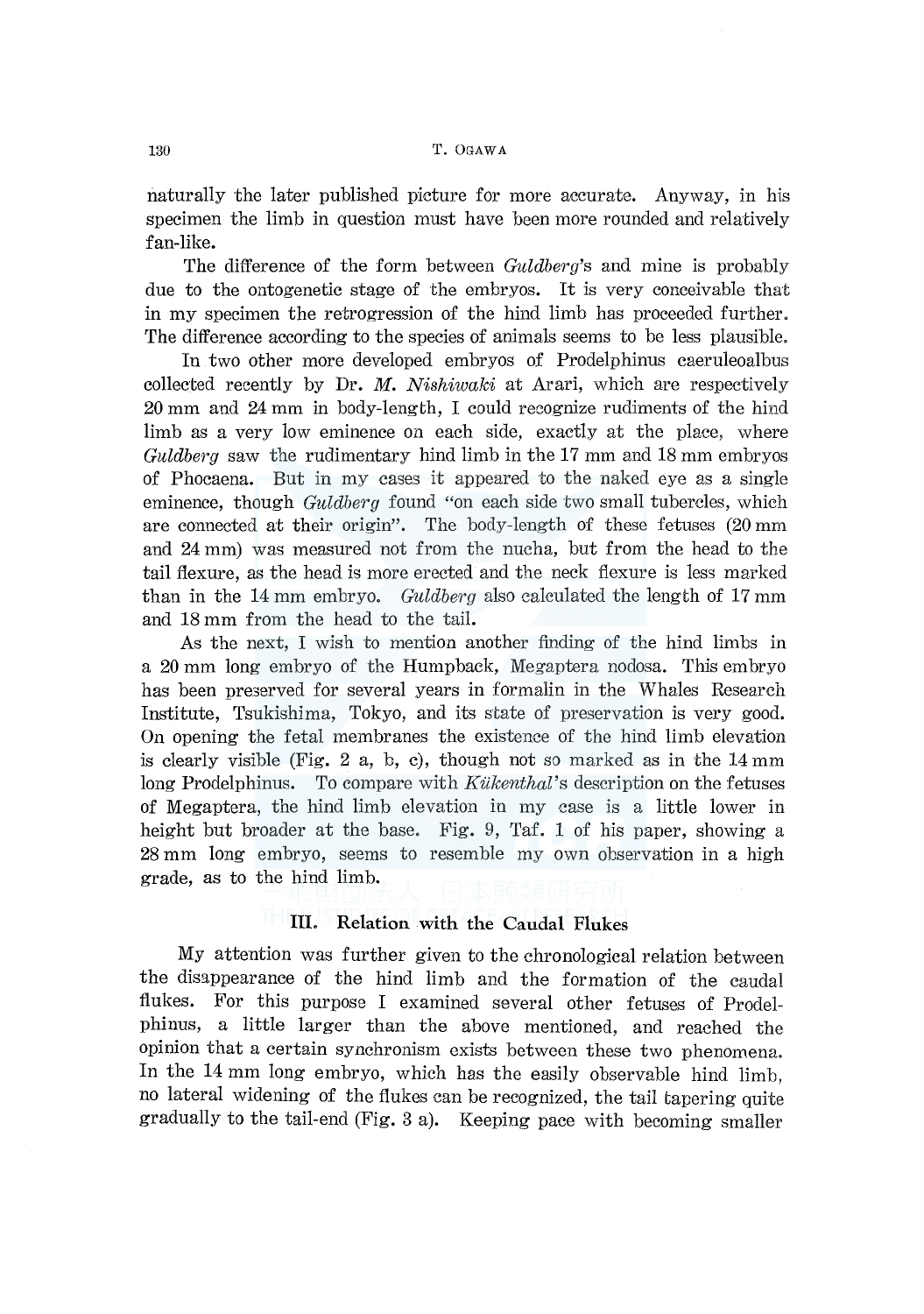of the hind limb protrusion in the 24 mm and 25 mm long Prodelphinus, the elevation of the flukes makes appearance (Fig. 3 b, c), at first so faintly that one may fail to find it, if not with special care. In larger embryos, in which the flukes can be seen at ease, there remains no trace of the hind limb elevation at all (Fig. 3 d).

The same circumstance applies probably also to Megaptera, though I have examined till today only two embryos of this species small enough for this problem. We can recognize scarcely any elevation of the flukes in the 20 mm long embryo (Fig. 3 e), while the other embryo, 51 mm long (from the head to the tip of the tail, as the caudal flexure is here nearly absent), shows pretty

well developed flukes, but no trace of the hind limb protrusion (Fig. 3 f).

This relation may be merely a matter of coincidence without any important significance. But if one considers the hind extremities of Pinnipedia, above all of Phocidae, being shifted far caudally and functioning in swimming rather as the main portion of the tail, the chronological agreement between the disappearance of the hind limb and the appearance of the caudal flukes deserves our special notice.

I won't discuss here the validity of *E. Hackel's* fa-



Fig. 3. Schema showing the tail and the hind limb in small embryos of the Cetacea (seen from caudal direction).

mous thesis, that the ontogenesis recapitulates the phylogenesis, nor any phylogenetic relationship between Pinnipedia and Cetacea. But in my opinion the disappearance of the paired hind limbs in the Cetacea seems to have an intimate causal nexus with the appearance of the paired caudal flukes of them.

# IV. **Summary**

In a 14 mm long embryo of the dolphin, Prodelphinus caeruleoalbus, and in a 20 mm long embryo of the Humpback, Megaptera nodosa, the